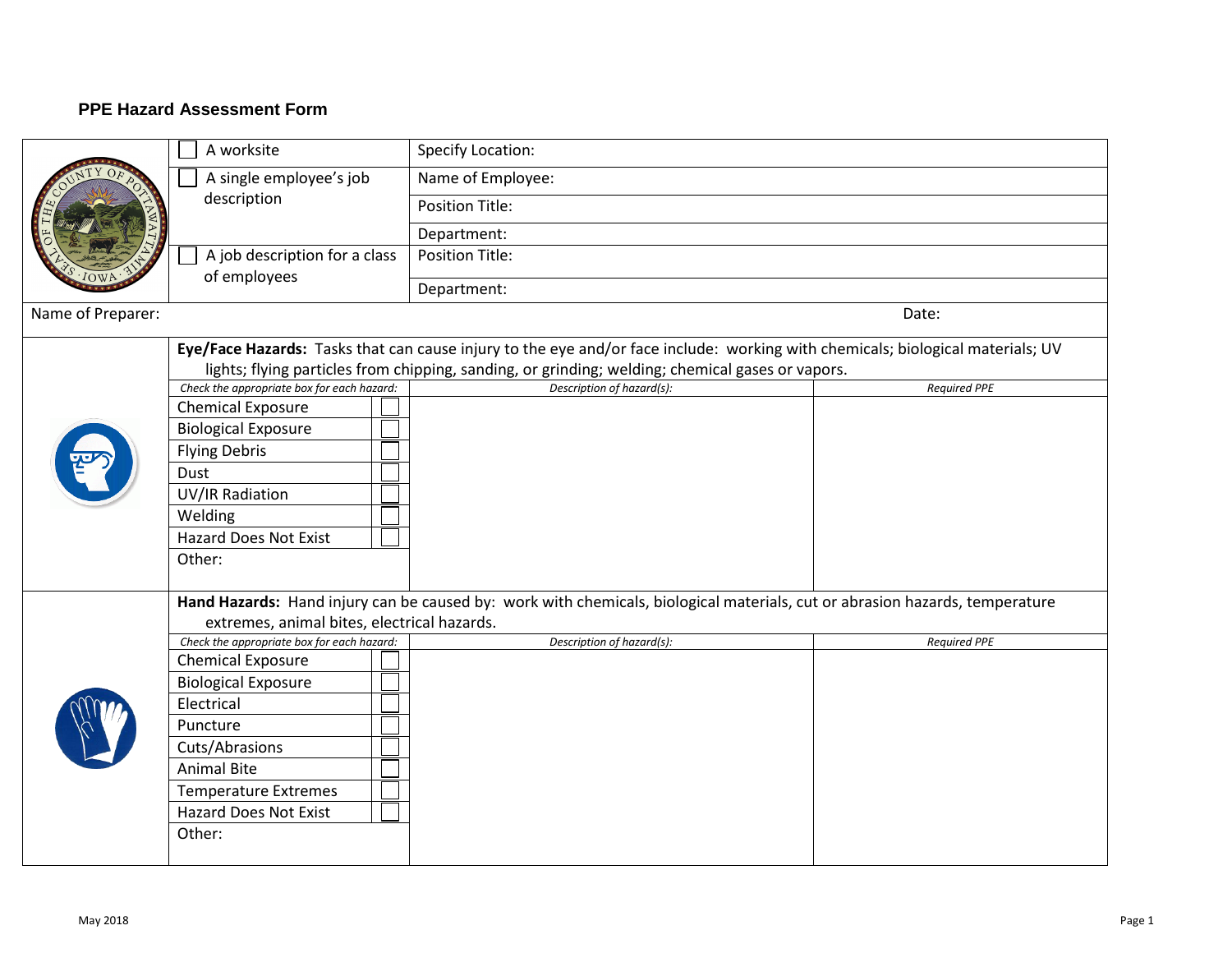| <b>Chemical Exposure</b><br><b>Biological Exposure</b><br>Impact/Compression<br>Electrical<br>Puncture<br><b>Wet/Slippery Surfaces</b><br>Hazard Does Not Exist<br>Other:<br>Body Protection: Injury to the body (torso, arms, or legs) can occur during: exposure to chemicals or other hazardous materials;<br>welding, cutting, or brazing; chipping, sanding, or grinding; and work around electrical arcs.<br>Check the appropriate box for each hazard:<br>Description of hazard(s):<br><b>Required PPE</b><br><b>Chemical Exposure</b><br><b>Biological Exposure</b><br><b>Temperature Extremes</b><br><b>Electrical Arc</b><br>Dust<br>Cuts/Abrasion<br><b>Moving Vehicles</b><br><b>Animal Allergens</b><br>Hazard Does Not Exist<br>Other: | Check the appropriate box for each hazard: | Description of hazard(s): | <b>Required PPE</b> |
|------------------------------------------------------------------------------------------------------------------------------------------------------------------------------------------------------------------------------------------------------------------------------------------------------------------------------------------------------------------------------------------------------------------------------------------------------------------------------------------------------------------------------------------------------------------------------------------------------------------------------------------------------------------------------------------------------------------------------------------------------|--------------------------------------------|---------------------------|---------------------|
|                                                                                                                                                                                                                                                                                                                                                                                                                                                                                                                                                                                                                                                                                                                                                      |                                            |                           |                     |
|                                                                                                                                                                                                                                                                                                                                                                                                                                                                                                                                                                                                                                                                                                                                                      |                                            |                           |                     |
|                                                                                                                                                                                                                                                                                                                                                                                                                                                                                                                                                                                                                                                                                                                                                      |                                            |                           |                     |
|                                                                                                                                                                                                                                                                                                                                                                                                                                                                                                                                                                                                                                                                                                                                                      |                                            |                           |                     |
|                                                                                                                                                                                                                                                                                                                                                                                                                                                                                                                                                                                                                                                                                                                                                      |                                            |                           |                     |
|                                                                                                                                                                                                                                                                                                                                                                                                                                                                                                                                                                                                                                                                                                                                                      |                                            |                           |                     |
|                                                                                                                                                                                                                                                                                                                                                                                                                                                                                                                                                                                                                                                                                                                                                      |                                            |                           |                     |
|                                                                                                                                                                                                                                                                                                                                                                                                                                                                                                                                                                                                                                                                                                                                                      |                                            |                           |                     |
|                                                                                                                                                                                                                                                                                                                                                                                                                                                                                                                                                                                                                                                                                                                                                      |                                            |                           |                     |
|                                                                                                                                                                                                                                                                                                                                                                                                                                                                                                                                                                                                                                                                                                                                                      |                                            |                           |                     |
|                                                                                                                                                                                                                                                                                                                                                                                                                                                                                                                                                                                                                                                                                                                                                      |                                            |                           |                     |
|                                                                                                                                                                                                                                                                                                                                                                                                                                                                                                                                                                                                                                                                                                                                                      |                                            |                           |                     |
|                                                                                                                                                                                                                                                                                                                                                                                                                                                                                                                                                                                                                                                                                                                                                      |                                            |                           |                     |
|                                                                                                                                                                                                                                                                                                                                                                                                                                                                                                                                                                                                                                                                                                                                                      |                                            |                           |                     |
|                                                                                                                                                                                                                                                                                                                                                                                                                                                                                                                                                                                                                                                                                                                                                      |                                            |                           |                     |
|                                                                                                                                                                                                                                                                                                                                                                                                                                                                                                                                                                                                                                                                                                                                                      |                                            |                           |                     |
|                                                                                                                                                                                                                                                                                                                                                                                                                                                                                                                                                                                                                                                                                                                                                      |                                            |                           |                     |
|                                                                                                                                                                                                                                                                                                                                                                                                                                                                                                                                                                                                                                                                                                                                                      |                                            |                           |                     |
|                                                                                                                                                                                                                                                                                                                                                                                                                                                                                                                                                                                                                                                                                                                                                      |                                            |                           |                     |
|                                                                                                                                                                                                                                                                                                                                                                                                                                                                                                                                                                                                                                                                                                                                                      |                                            |                           |                     |
|                                                                                                                                                                                                                                                                                                                                                                                                                                                                                                                                                                                                                                                                                                                                                      |                                            |                           |                     |
|                                                                                                                                                                                                                                                                                                                                                                                                                                                                                                                                                                                                                                                                                                                                                      |                                            |                           |                     |
|                                                                                                                                                                                                                                                                                                                                                                                                                                                                                                                                                                                                                                                                                                                                                      |                                            |                           |                     |
|                                                                                                                                                                                                                                                                                                                                                                                                                                                                                                                                                                                                                                                                                                                                                      |                                            |                           |                     |
|                                                                                                                                                                                                                                                                                                                                                                                                                                                                                                                                                                                                                                                                                                                                                      |                                            |                           |                     |
|                                                                                                                                                                                                                                                                                                                                                                                                                                                                                                                                                                                                                                                                                                                                                      |                                            |                           |                     |
|                                                                                                                                                                                                                                                                                                                                                                                                                                                                                                                                                                                                                                                                                                                                                      |                                            |                           |                     |
|                                                                                                                                                                                                                                                                                                                                                                                                                                                                                                                                                                                                                                                                                                                                                      |                                            |                           |                     |
|                                                                                                                                                                                                                                                                                                                                                                                                                                                                                                                                                                                                                                                                                                                                                      |                                            |                           |                     |
|                                                                                                                                                                                                                                                                                                                                                                                                                                                                                                                                                                                                                                                                                                                                                      |                                            |                           |                     |
|                                                                                                                                                                                                                                                                                                                                                                                                                                                                                                                                                                                                                                                                                                                                                      |                                            |                           |                     |
|                                                                                                                                                                                                                                                                                                                                                                                                                                                                                                                                                                                                                                                                                                                                                      |                                            |                           |                     |
|                                                                                                                                                                                                                                                                                                                                                                                                                                                                                                                                                                                                                                                                                                                                                      |                                            |                           |                     |